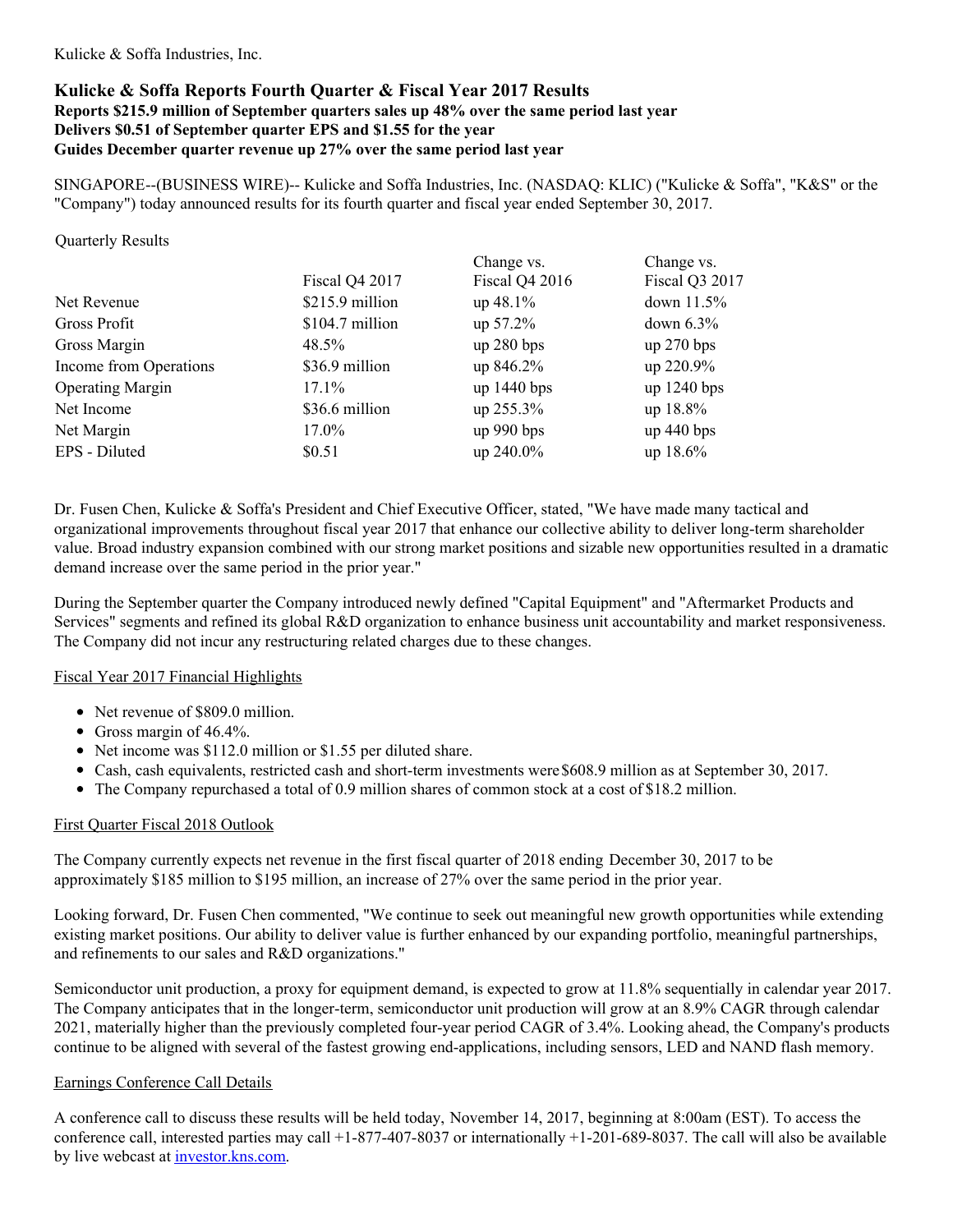A replay will be available from approximately one hour after the completion of the call through November 21, 2017 by calling toll-free  $+1-877-660-6853$  or internationally  $+1-201-612-7415$  and using the replay ID number of 13672443. A webcast replay will also be available at *investor.kns.com*.

#### About Kulicke & Soffa

Kulicke & Soffa (NASDAQ: KLIC) is a leading provider of semiconductor packaging and electronic assembly solutions supporting the global automotive, consumer, communications, computing, and industrial segments. As a pioneer in the semiconductor space, K&S has provided customers with market leading packaging solutions for decades. In recent years, K&S has expanded its product offerings through strategic acquisitions and organic development, adding advanced packaging, electronics assembly, wedge bonding and a broader range of expendable tools to its core offerings. Combined with its extensive expertise in process technology and focus on development, K&S is well positioned to help customers meet the challenges of packaging and assembling the next-generation of electronic devices [\(www.kns.com](http://cts.businesswire.com/ct/CT?id=smartlink&url=http%3A%2F%2Fwww.kns.com&esheet=51716195&newsitemid=20171114005761&lan=en-US&anchor=www.kns.com&index=1&md5=64fa362757a3102f588efe454b5ea3b2)).

### *Caution Concerning Results and Forward Looking Statements*

In addition to historical statements, this press release contains statements relating to future events and our future results. These statements are "forward-looking" statements within the meaning of the Private Securities Litigation Reform Act of 1995, and include, but are not limited to, statements that relate to our future revenue, sustained, increasing, continuing or strengthening demand for our products, replacement demand, future growth opportunities, our research and development efforts, our ability to control costs, and our ability to identify and realize new growth opportunities within segments, such as automotive and industrial as well as surrounding technology adoption such as system in package and advanced packaging techniques. While these forwardlooking statements represent our judgments and future expectations concerning our business, a number of risks, uncertainties and other important factors could cause actual developments and results to differ materially from our expectations. These factors include, but are not limited to: the risk that customer orders already received may be postponed or canceled, generally without charges; the risk that anticipated customer orders may not materialize; the risk that our suppliers may not be able to meet our demands on a timely basis; the volatility in the demand for semiconductors and our products and services; the risk that identified market opportunities may not grow or developed as we anticipated; volatile global economic conditions, which could result in, among other things, sharply lower demand for products containing semiconductors and for the Company's products, and disruption of capital and credit markets; the risk of failure to successfully manage our operations; the possibility that we may need to impair the carrying value of goodwill and/or intangibles established in connection with one or more of our prior acquisitions; acts of terrorism and violence; risks, such as changes in trade regulations, currency fluctuations, political instability and war, which may be associated with a substantial non-U.S. customer and supplier base and substantial non-U.S. manufacturing operations; and the factors listed or discussed in Kulicke and Soffa Industries, Inc. 2016 Annual Report on Form 10-K and our other filings with the Securities and Exchange Commission. Kulicke and Soffa Industries, Inc. is under no obligation to (and expressly disclaims any obligation to) update or alter its forward-looking statements whether as a result of new information, future events or otherwise.

## KULICKE & SOFFA INDUSTRIES, INC.

## CONSOLIDATED STATEMENTS OF OPERATIONS

#### *(In thousands, except per share and employee data)*

*(Unaudited)*

|                                     |                             | Three months ended |               | Twelve months ended |  |
|-------------------------------------|-----------------------------|--------------------|---------------|---------------------|--|
|                                     | September 30,<br>October 1, |                    | September 30, | October 1,          |  |
|                                     | 2017                        | 2016               | 2017          | 2016                |  |
| Net revenue                         | 215,892                     | 145,844            | 809,041       | 627,192             |  |
| Cost of sales                       | 111,153                     | 79,223             | 433,995       | 340,463             |  |
| Gross profit                        | 104,739                     | 66,621             | 375,046       | 286,729             |  |
| Operating expenses:                 |                             |                    |               |                     |  |
| Selling, general and administrative | 36,617                      | 29,778             | 131,015       | 124,706             |  |
| Research and development            | 27,698                      | 22,781             | 100,203       | 92,374              |  |
| Impairment charges                  |                             |                    | 35,207        |                     |  |
| Amortization of intangible assets   | 1,989                       | 1,665              | 6,554         | 6,661               |  |
| Restructuring                       | 1,531                       | 8,484              | 3,813         | 10,449              |  |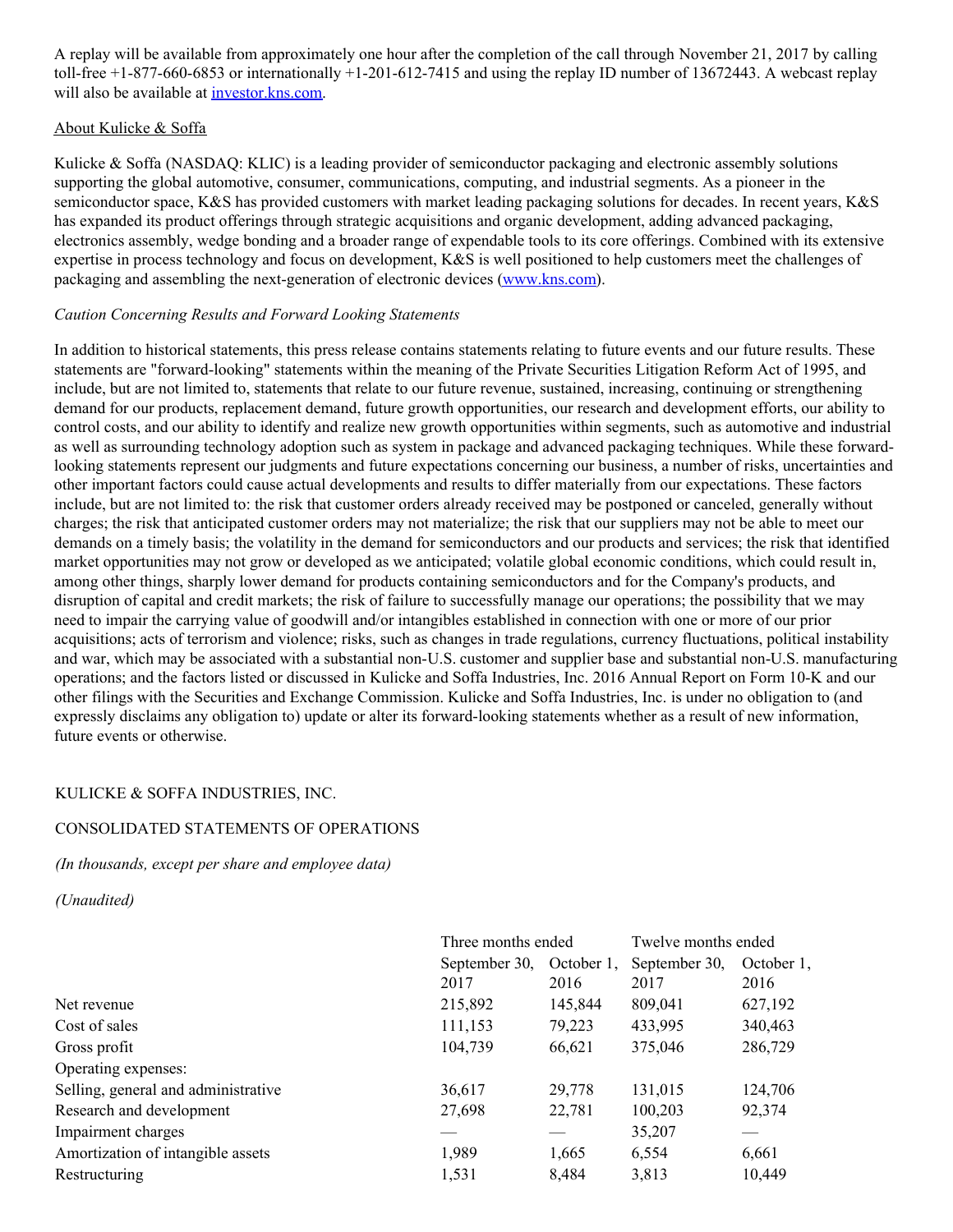| Total operating expenses                               | 67,835   | 62,708                   | 276,792   | 234,190  |
|--------------------------------------------------------|----------|--------------------------|-----------|----------|
| Income from operations                                 | 36,904   | 3,913                    | 98,254    | 52,539   |
| Other income (expense):                                |          |                          |           |          |
| Interest income                                        | 1,989    | 1,023                    | 6,491     | 3,318    |
| Interest expense                                       | (272)    | (268)                    | (1,059)   | (1,107)  |
| Income from operations before income taxes             | 38,621   | 4,668                    | 103,686   | 54,750   |
| Share of results of equity-method investee, net of tax | (197)    | $\overline{\phantom{m}}$ | (190)     |          |
| Income taxes expense / (benefit)                       | 2,242    | (5,661)                  | (8,135)   | 7,638    |
| Net income                                             | \$36,576 | \$10,329                 | \$112,011 | \$47,112 |
| Net income per share:                                  |          |                          |           |          |
| <b>Basic</b>                                           | \$0.52   | \$0.15                   | \$1.58    | \$0.67   |
| Diluted                                                | \$ 0.51  | \$ 0.15                  | \$1.55    | \$0.67   |
| Weighted average shares outstanding:                   |          |                          |           |          |
| Basic                                                  | 70,742   | 70,404                   | 70,906    | 70,477   |
| Diluted                                                | 72,071   | 71,017                   | 72,063    | 70,841   |

|                                         | Three months ended    | Twelve months ended |                       |                    |
|-----------------------------------------|-----------------------|---------------------|-----------------------|--------------------|
| Supplemental financial data:            | September 30,<br>2017 | October 1,<br>2016  | September 30,<br>2017 | October 1,<br>2016 |
| Depreciation and amortization           | \$4,518               | \$4,009             | \$16,257              | \$16,230           |
| Capital expenditures                    | 3,779                 | 1.905               | 25,688                | 6,301              |
| Equity-based compensation expense:      |                       |                     |                       |                    |
| Cost of sales                           | 119                   | 98                  | 463                   | 421                |
| Selling, general and administrative     | 1,652                 | 1,223               | 9,015                 | 3,244              |
| Research and development                | 481                   | 473                 | 2.244                 | 2,065              |
| Total equity-based compensation expense | \$2,252               | \$1,794             | \$11,722              | \$5,730            |

|                     | As of         |            |  |  |
|---------------------|---------------|------------|--|--|
|                     | September 30, | October 1, |  |  |
|                     | 2017          | 2016       |  |  |
| Backlog of orders1  | 190,702       | 87,200     |  |  |
| Number of employees | 3,055         | 2,389      |  |  |

1. Represents customer purchase commitments. While the Company believes these orders will proceed, they are generally cancellable by customers without penalty.

## KULICKE & SOFFA INDUSTRIES, INC.

CONSOLIDATED BALANCE SHEETS

*(In thousands)*

*(Unaudited)*

| As of         |            |
|---------------|------------|
| September 30, | October 1, |
| 2017          | 2016       |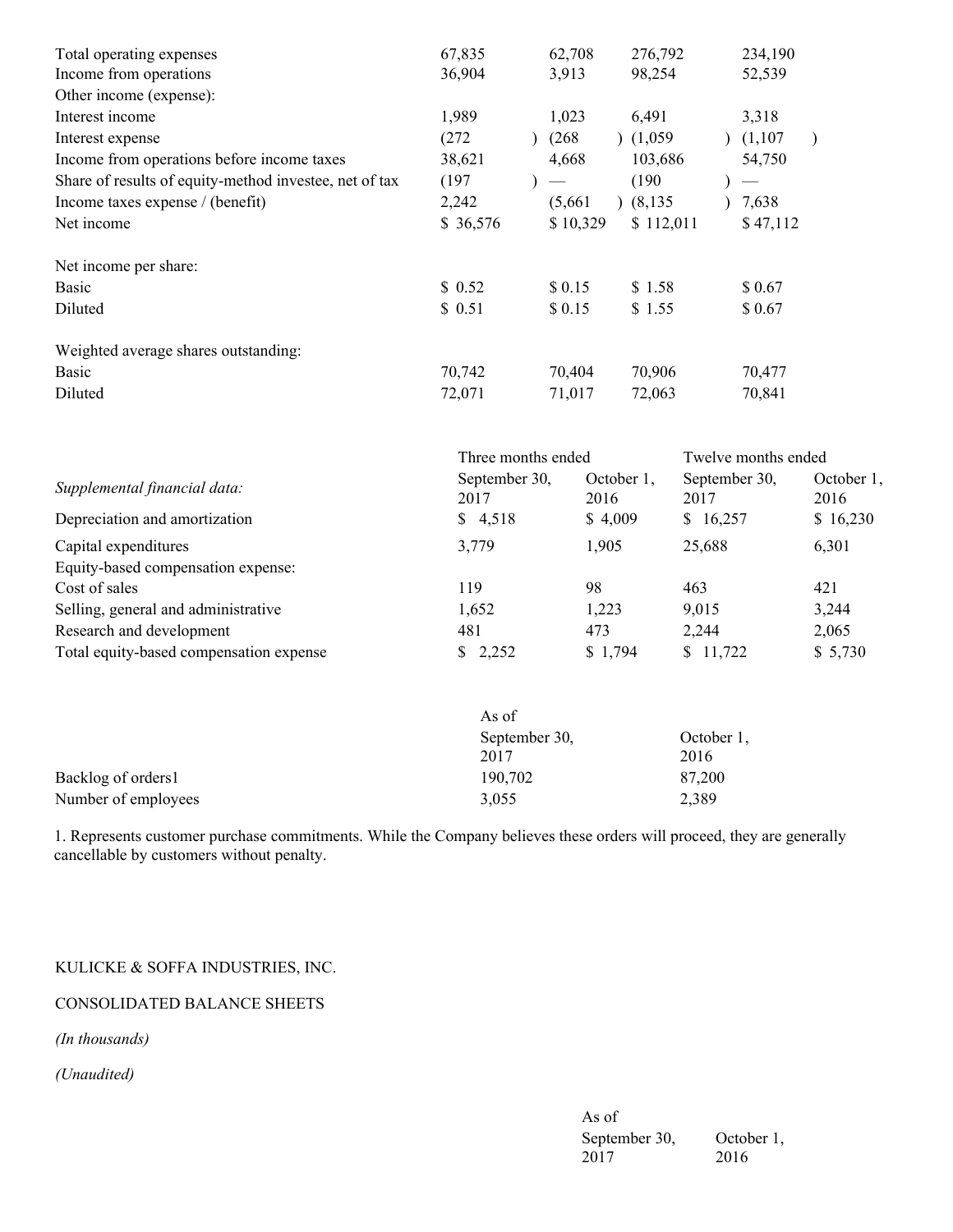| <b>CORRENT ASSETS</b>                                                 |             |            |               |
|-----------------------------------------------------------------------|-------------|------------|---------------|
| Cash and cash equivalents                                             | \$392,410   | \$423,907  |               |
| Restricted cash                                                       | 530         |            |               |
| Short-term investments                                                | 216,000     | 124,000    |               |
| Accounts and notes receivable, net of allowance for doubtful accounts |             |            |               |
| of \$79 and                                                           | 198,480     | 130,455    |               |
| \$506 respectively                                                    |             |            |               |
| Inventories, net                                                      | 122,023     | 87,295     |               |
| Prepaid expenses and other current assets                             | 23,939      | 15,285     |               |
| TOTAL CURRENT ASSETS                                                  | 953,382     | 780,942    |               |
| Property, plant and equipment, net                                    | 67,762      | 50,342     |               |
| Goodwill                                                              | 56,318      | 81,272     |               |
| Intangible assets                                                     | 62,316      | 50,810     |               |
| Deferred income taxes                                                 | 27,771      | 16,822     |               |
| Equity investments                                                    | 1,502       |            |               |
| Other assets                                                          | 2,056       | 2,256      |               |
| <b>TOTAL ASSETS</b>                                                   | \$1,171,107 | \$982,444  |               |
| LIABILITIES AND SHAREHOLDERS' EQUITY                                  |             |            |               |
| <b>CURRENT LIABILITIES</b>                                            |             |            |               |
| Accounts payable                                                      | \$51,354    | \$41,813   |               |
| Accrued expenses and other current liabilities                        | 132,314     | 63,954     |               |
| Income taxes payable                                                  | 16,780      | 12,830     |               |
| TOTAL CURRENT LIABILITIES                                             | 200,448     | 118,597    |               |
| Financing obligation                                                  | 16,074      | 16,701     |               |
| Deferred income taxes                                                 | 26,779      | 27,697     |               |
| Other liabilities                                                     | 14,870      | 12,931     |               |
| <b>TOTAL LIABILITIES</b>                                              | 258,171     | 175,926    |               |
| <b>SHAREHOLDERS' EQUITY</b>                                           |             |            |               |
| Common stock, no par value                                            | 506,515     | 498,676    |               |
| Treasury stock, at cost                                               | (157, 604)  | (139, 407) | $\lambda$     |
| Retained earnings                                                     | 561,986     | 449,975    |               |
| Accumulated other comprehensive gain/ (loss)                          | 2,039       | (2,726)    | $\mathcal{E}$ |
| TOTAL SHAREHOLDERS' EQUITY                                            | \$912,936   | \$806,518  |               |
| TOTAL LIABILITIES AND SHAREHOLDERS' EQUITY                            | \$1,171,107 | \$982,444  |               |

# KULICKE & SOFFA INDUSTRIES, INC.

# CONSOLIDATED STATEMENTS OF CASH FLOWS

*(In thousands)*

*(Unaudited)*

|                                                   | Three months ended |            | Twelve months ended |            |  |
|---------------------------------------------------|--------------------|------------|---------------------|------------|--|
|                                                   | September 30.      | October 1. | September 30,       | October 1, |  |
|                                                   | 2017               | 2016       | 2017                | 2016       |  |
| Net cash provided by operating activities         | 68.144             | 33.949     | 136.310             | 68.407     |  |
| Net cash used in investing activities, continuing |                    |            |                     |            |  |